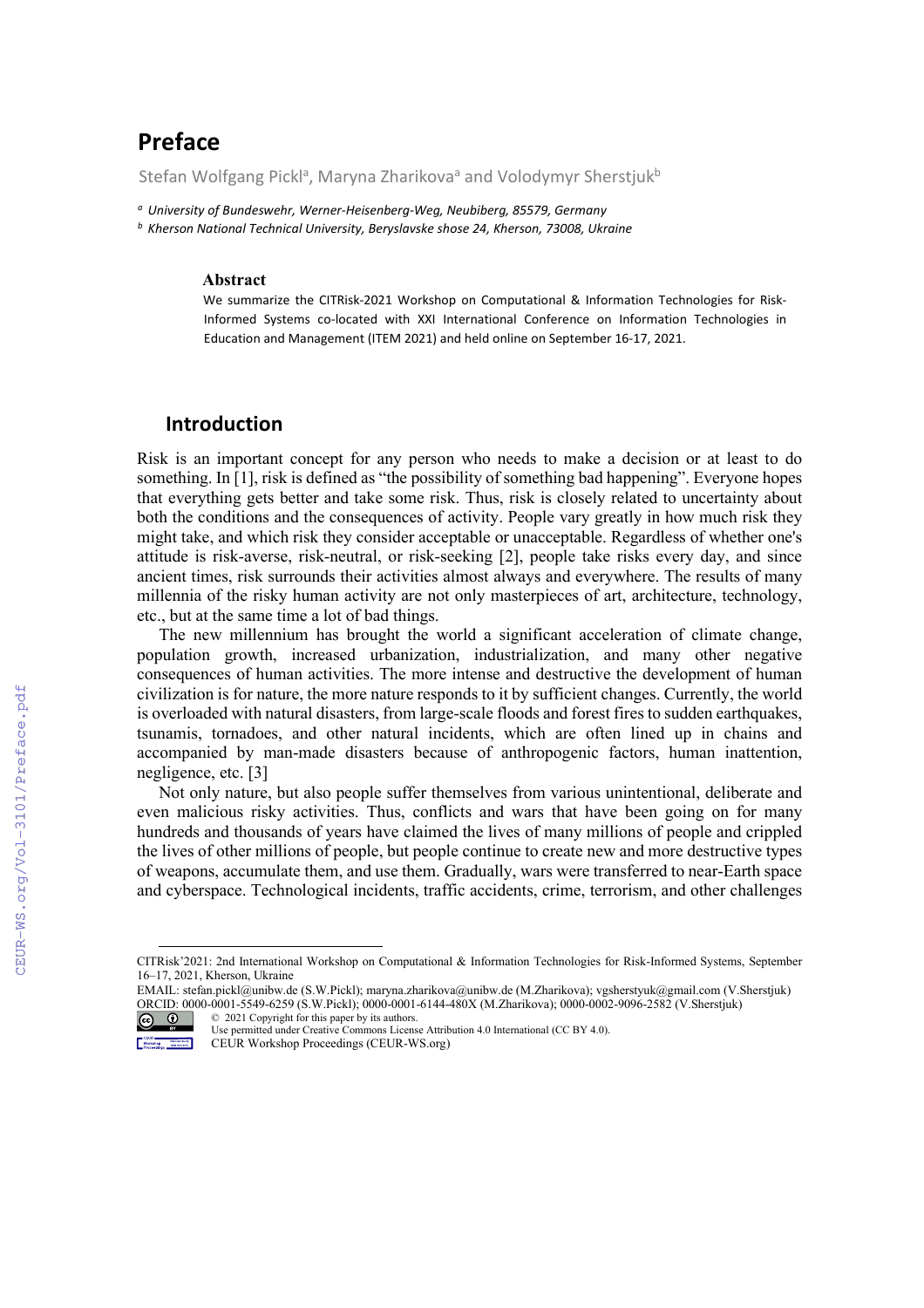have become our daily routine. Therefore, risk that has become a statistically significant, mass phenomenon requires deeper study.

People have always wanted to assess correctly the level and acceptability of risk. That is why researchers have long begun to study such aspects as risk finding, recognizing, identification, analysis, evaluation, etc. [4]. However, the main obstacles have always been uncertainty [5], which people were not able to overcome, unpredictability and complexity. Therefore, researchers had rather limited opportunities to study and model risk, while even more difficult tasks appeared, such as multi-hazard and multi-risk analysis [6].

Fortunately, the new era has brought humanity not only new challenges, but also new opportunities related to the technology revolutions. Explosive development in such areas as computers, information technologies, unmanned vehicles, remote sensing, image processing, machine learning, artificial intelligence (AI), and other modern technologies enabled people to partially overcome the uncertainty, unpredictability, low observability, but many problems are still not fully understood.

Today, computational models and information technologies are the reliable basis in the field of risk modeling, analysis, and assessment [7]. Using such modern tools, researchers began to create early warning and forecasting systems, diagnostic and monitoring systems, decision support systems, advising and recommending systems in many fields of activity, including those based on artificial intelligence technologies. The kind of above systems, which tasks are risk identification, modeling, and analysis based on computer models, algorithms, and information technologies, are usually called Risk-Informed Systems [8]. In this context, the ever-changing scope and rapid development of Risk-Informed Systems create new problems and questions, resulting in the real needs for sharing brilliant ideas and stimulating good awareness of this important research field. That is why the scope of the International Workshop on Computational & Information Technologies for Risk-Informed Systems includes various computational models and methods, modern AI-based methods and information technologies that can be used for Risk-Informed Systems including those solving diagnostic, modeling, and monitoring tasks [9] in crisis and disaster situations, where we seek to explore new ideas.

Since risk manifests itself in any human activity, risk is multidisciplinary [10]. The understanding of risk, the methods of risk assessment, and even the definitions of risk differ in many areas of activity (environment, business, finance, economics, health, safety, security, etc.).

This explains why the papers of our authors cover the wide range of domains, including natural disasters, aviation, information security, engineering, etc. We concluded that the same set of computer methods and information technologies can be used to analyze and modeling risk in all these areas, so bridging computer science, intelligent information technology, and risk field research can be highlighted as a focus of the CITRisk workshops.

# **CITRisk Workshop Series**

CITRisk is a series of workshops, which is a part and co-located with the International Conference on Information Technologies in Education and Management (ІТЕМ). The first International Workshop on Computational & Information Technologies for Risk-Informed Systems (CITRisk-2020) was held online (because of the COVID-19 situation) on October 15-16, 2020, within the XX International Conference ІТЕМ-2020. The second International Workshop on Computational & Information Technologies for Risk-Informed Systems (CITRisk-2021) was also held online (due to the current COVID-19 situation) on September 16-17, 2021.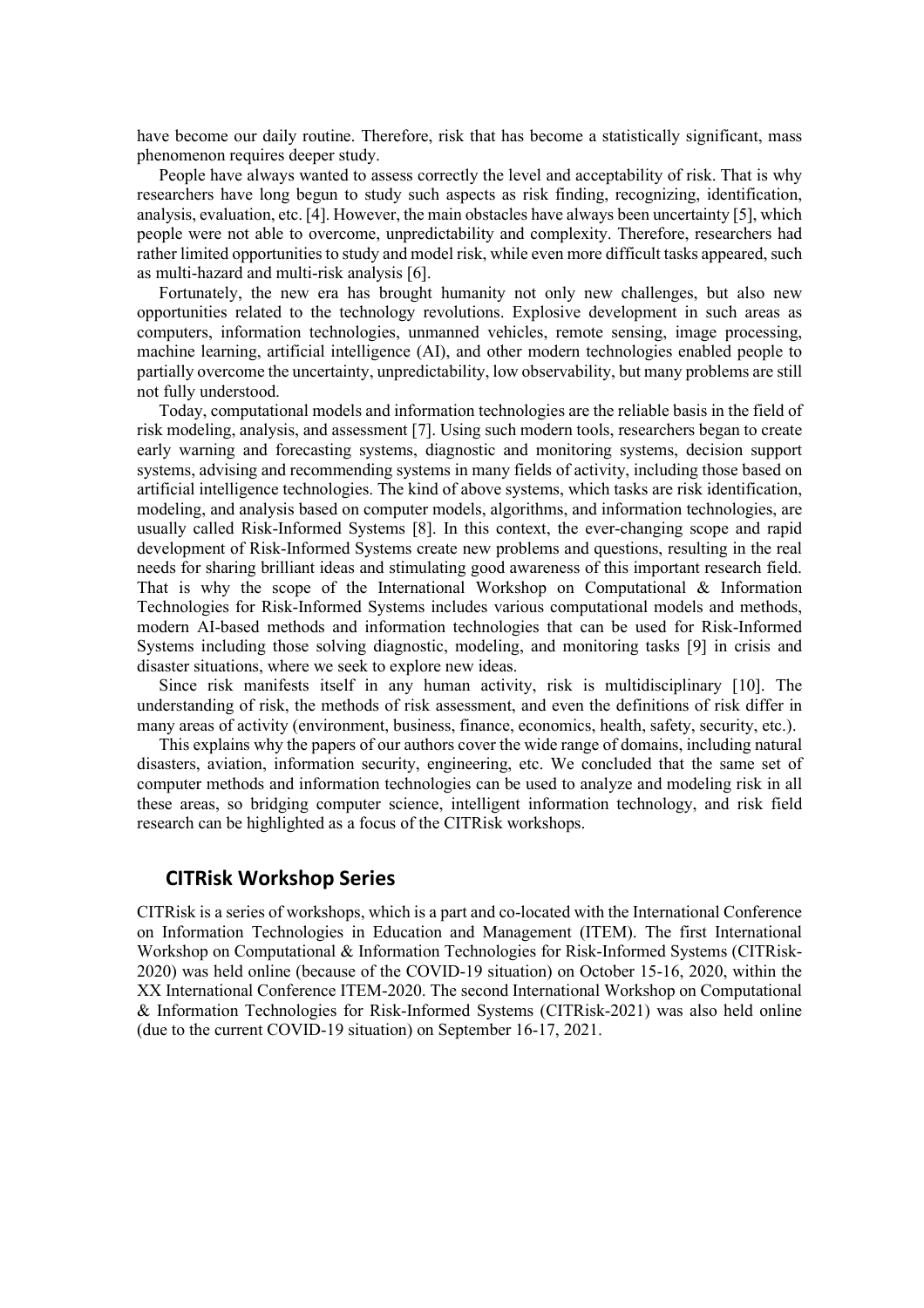The purpose of the CITRisk workshop series is to provide a platform for dissemination of current research progress, innovative approaches, and original research results on application of computational and information technologies for Risk-Informed Systems.

The Proceedings contain the papers presented at the 2nd International Workshop on Computational & Information Technologies for Risk-Informed Systems (CITRisk-2021).

## **CITRisk-2021 Workshop**

The Workshop CITRisk-2021 was jointly organized by the University of Bundeswehr (Munich, Germany) and Kherson National Technical University (Kherson, Ukraine) and held online on September 16-17, 2021.

IT Hub Kherson Public Organization was the main partner organization in preparing and sponsoring the CITRisk-2021 Workshop as well as the previous CITRisk-2020 Workshop.

We called for papers on Risk Analysis and Risk-Informed Systems, including but not limited to the following topics:

- Computational Models and Methods for Risk-Informed Systems.
- Intelligent Information Technologies for Risk-Informed Systems.
- Diagnostic, Modeling, and Monitoring of Crisis and Disaster Situations.

All CITRisk-2021 topics are related to Computer Science.

120 reports were submitted to the International Program Committee.

At the first turn, all reports were peer-reviewed by the International Program Committee (IPC) members and external reviewers. All submitted papers were rigorously reviewed by 3 reviewers.

After the first turn, 34 reports were conditionally pre-accepted for presentation at the CITRisk-2021 workshop. At the second turn, all selected reports were again peer-reviewed by 2 or 3 reviewers and checked for plagiarism.

Finally, the IPC decide to accept 32 submitted reports for the presentation after the peerreviewing based on their quality and relevance to the scope of the CITRisk-2021 Workshop. The final acceptance rate is 26.6%.

All 32 papers were prepared to publish as regular and short papers in this Volume of CITRisk-2021 Proceedings based on their presentations made at the Workshop. Out of them, 26 were accepted to publish as regular papers and 6 as short papers.

The workshop took place in the form of oral presentations by presenters of the accepted reports.

The CITRisk-2021 program was organized in three thematic sessions corresponding to the workshop topics. The thematic sessions followed an interactive format. The sessions were structured into talks, each of which includes 4-5 reports and a debate time slot to discuss reports, their contributions and other topic issues.

All presenters had a 10-minute time slot for presentation and a 5-minute time slot for queries and answers. Moderators introduced presenters and their reports during each talk and moderated presentations, questions, and discussions from the audience. All attendees were given the opportunity to ask questions and participate in discussions.

# **Workshop Chairs and Committees**

The international scope of the CITRisk-2021 Workshop was confirmed by the International Program Committee, which members represented 12 countries: United Kingdom, Canada, Germany, Austria, Spain, Slovakia, Poland, Czech Republic, China, Moldova, Kazakhstan, and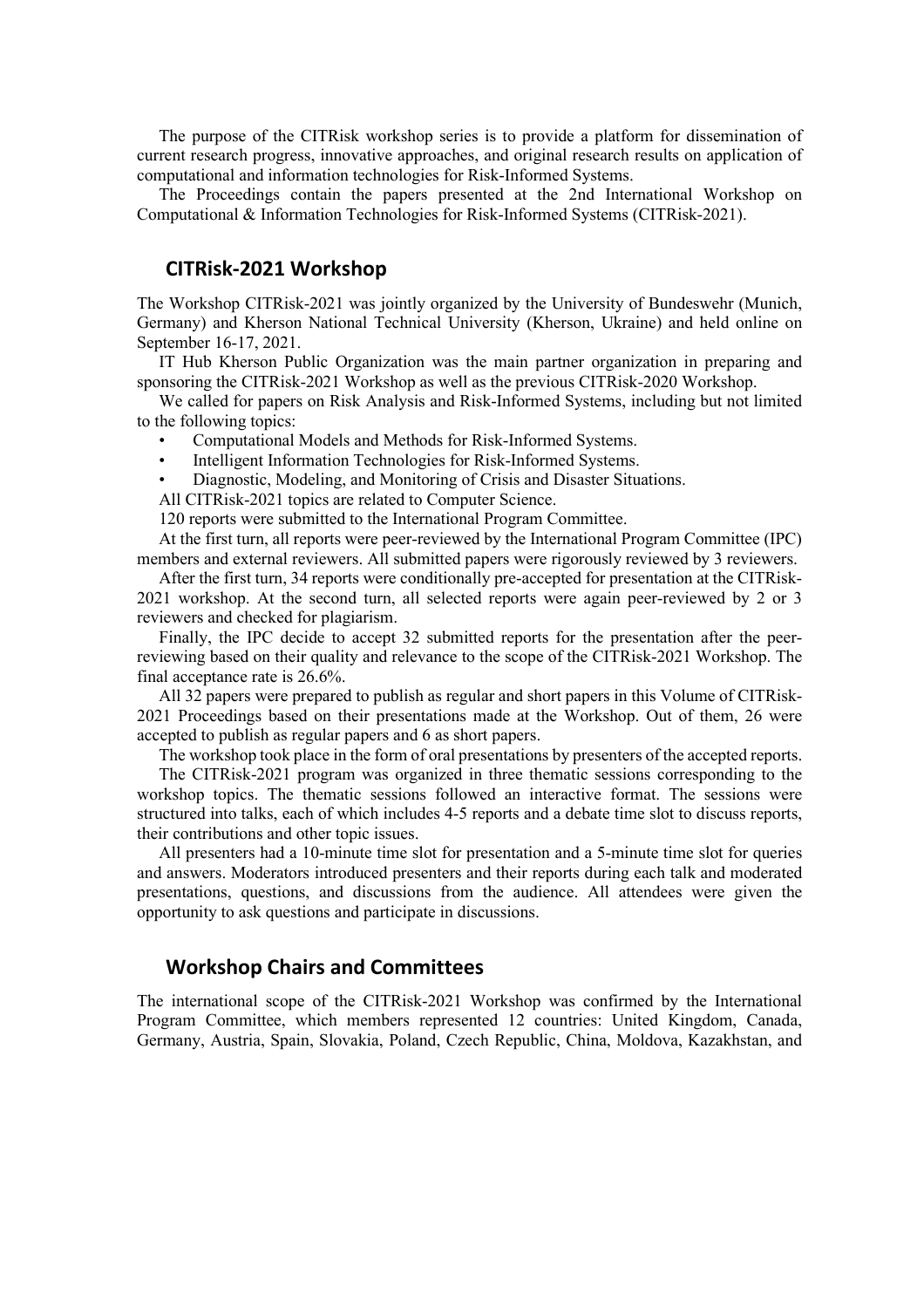Ukraine. The IPC consists of 35 scholars, which are well-known scientists contributed valuable in the field of computer science.

## **General Chairs:**

Prof. Maryna Zharikova, Bundeswehr University Munich, Germany Prof. Volodymyr Sherstjuk, Kherson National Technical University, Ukraine

## **International Program Committee Co-Chairs:**

Prof. Stefan Wolfgang Pickl, Bundeswehr University Munich, Germany Prof. Volodymyr Lytvynenko, Kherson National Technical University, Ukraine

## **International Program Committee Members:**

Prof. Inna Skarga-Bandurova, Oxford Brookes University, United Kingdom Prof. Joaquin Huerta Guijarro, Universitat Jaume I, Spain Prof. Christine Strauss, University of Vienna, Austria Dr. Iryna Ivanochko, University of Vienna, Vienna, Austria Prof. Natalia Kryvinska, Comenius University, Bratislava, Slovakia Prof. Michal Greguš, Comenius University in Bratislava, Slovakia Prof. Waldemar Wojcik, Lublin University of Technology, Lublin, Poland Prof. Svetlana Cojocaru, Academy of Sciences of Moldova, Moldova Dr. Martin Hromada, Tomas Bata University in Zilin, Czech Republic Dr. Zhengbing Hu, Central China Normal University, Wuhan, China Prof. Sergii Babichev, Jan Evangelista Purkyně University in Usti nad Labem, Czech Republic Prof. Viktor Mashkov, Jan Evangelista Purkyně University in Usti nad Labem, Czech Republic Prof. Sergiy Gnatyuk, Yessenov University, Aktau, Kazakhstan Prof. Dmytro Peleshko, GeoGuard, Vancouver, Canada Prof. Vyacheslav Kharchenko, National Aerospace University "Kharkiv Aviation Institute" Prof. Yurii Krak, Taras Shevchenko National University of Kyiv, Ukraine Prof. Alexandr Kuznetsov, V. N. Karazin Kharkiv National University, Ukraine Prof. Anatoliy Sachenko, Ternopil National Economic University, Ukraine Prof. Tetiana Hovorushchenko, Khmelnytskyi National University, Ukraine Prof. Sergiy Lysenko, Khmelnytskyi National University, Ukraine Prof. Sergey Subbotin, National University "Zaporizhzhia Polytechnic", Ukraine Prof. Aleksandr Gozhyj, Petro Mohyla Black Sea National University, Nikolaev, Ukraine Prof. Natalia Savina, National University of Water and Env. Engineering, Rivne, Ukraine Prof. Nataliia Shakhovska, Lviv Polytechnic National University, Ukraine Prof. Vasyl Lytvyn, Lviv Polytechnic National University, Lviv, Ukraine Dr. Ivan Izonin, Lviv Polytechnic National University, Ukraine Dr. Victoria Vysotska, Lviv Polytechnic National University, Ukraine Dr. Ivanna Dronyuk, Lviv Polytechnic National University, Ukraine Prof. Vitaliy Kobets, Kherson State University, Ukraine Dr. Mariia Voronenko, Kherson National Technical University, Ukraine Dr. Iryna Lurie, Kherson National Technical University, Ukraine

#### **ORGANIZING COMMITTEE**

### **Co-Chairs:**

Dr. Marian Sorin Nistor, Bundeswehr University Munich, Germany

Dr. Oksana Ohnieva, Kherson National Technical University, Ukraine